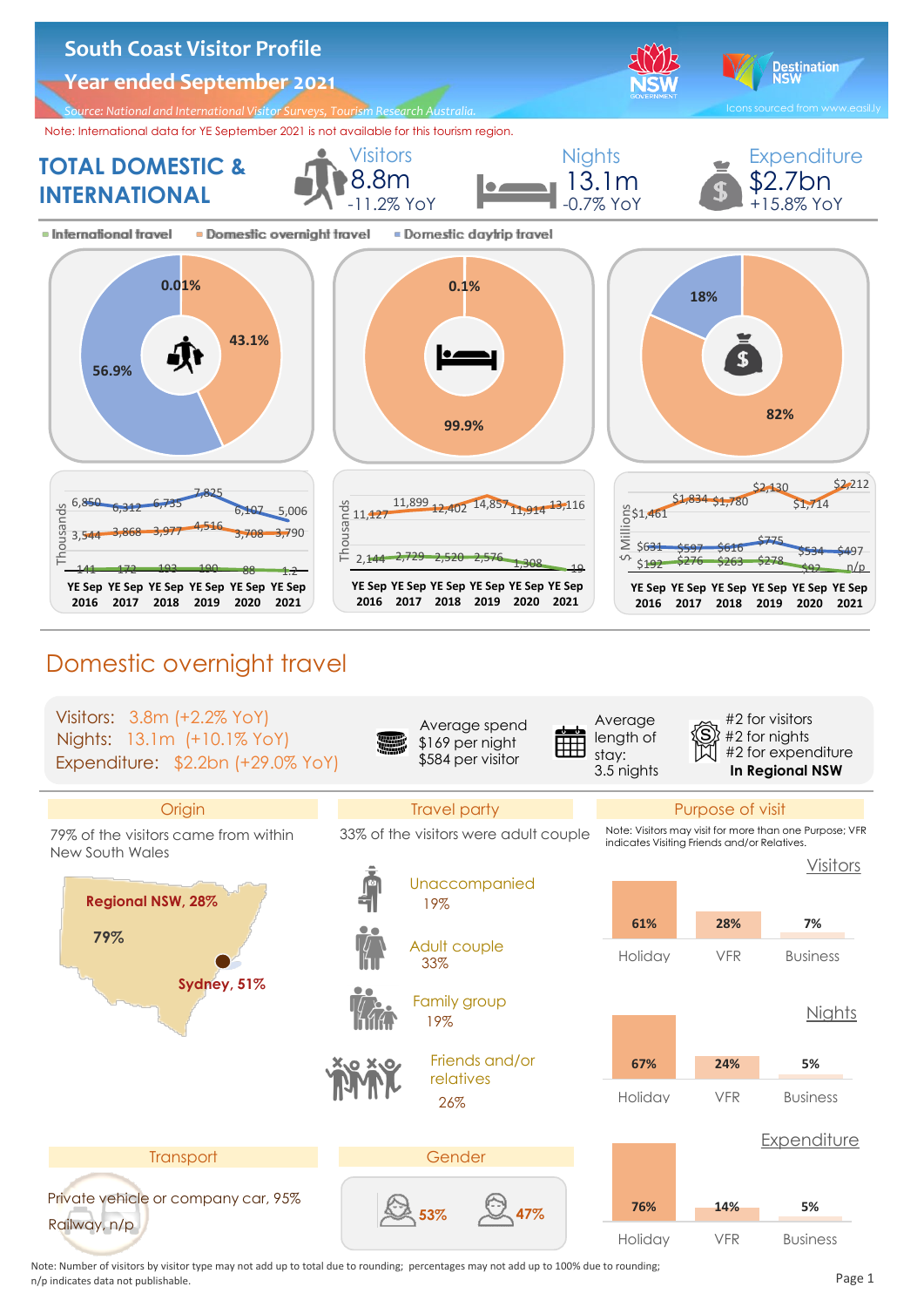



 *\*by month returned from the trip*

 Note: Number of visitors by visitor type may not add up to total due to rounding; percentages may not add up to 100% due to rounding; n/p indicates data not publishable. Page 2........